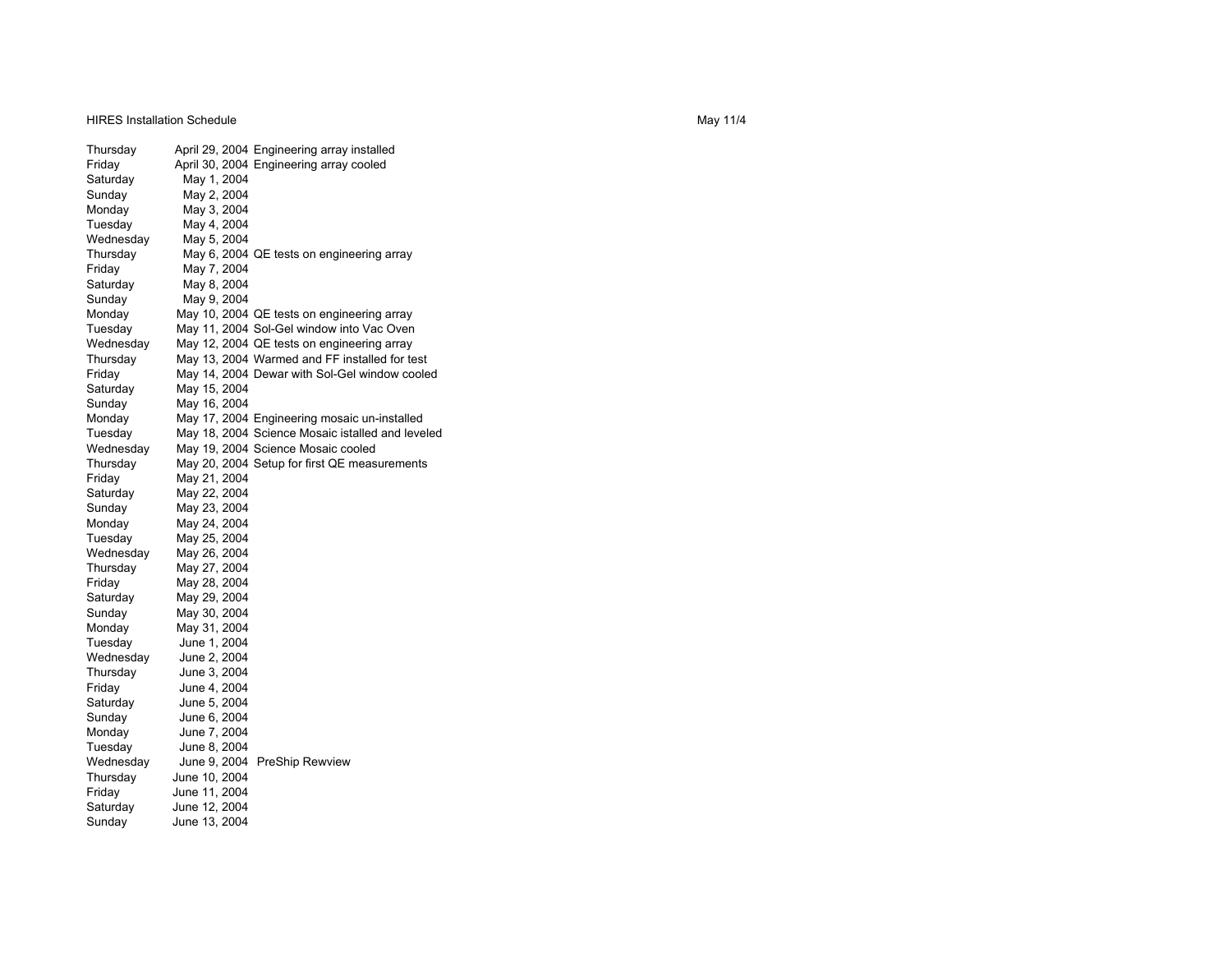| Monday    | June 14, 2004                                            |                                  |                                   |                          |   |
|-----------|----------------------------------------------------------|----------------------------------|-----------------------------------|--------------------------|---|
| Tuesday   | June 15, 2004                                            |                                  |                                   |                          |   |
| Wednesday | June 16, 2004                                            |                                  |                                   |                          |   |
| Thursday  | June 17, 2004                                            |                                  |                                   |                          |   |
| Friday    | June 18, 2004                                            |                                  |                                   |                          |   |
| Saturday  | June 19, 2004                                            |                                  |                                   |                          |   |
| Sunday    | June 20, 2004                                            |                                  |                                   |                          |   |
| Monday    | June 21, 2004                                            |                                  |                                   |                          |   |
| Tuesday   | June 22, 2004                                            |                                  |                                   |                          |   |
| Wednesday | June 23, 2004                                            |                                  |                                   |                          |   |
| Thursday  | June 24, 2004                                            |                                  |                                   |                          |   |
| Friday    | June 25, 2004                                            |                                  |                                   |                          |   |
| Saturday  | June 26, 2004                                            |                                  |                                   |                          |   |
| Sunday    | June 27, 2004                                            |                                  |                                   |                          |   |
| Monday    | June 28, 2004                                            |                                  |                                   |                          |   |
| Tuesday   | June 29, 2004                                            |                                  |                                   |                          |   |
| Wednesday | June 30, 2004                                            |                                  |                                   |                          |   |
| Thursday  | July 1, 2004                                             |                                  |                                   |                          |   |
| Friday    | July 2, 2004                                             |                                  |                                   |                          |   |
| Saturday  | July 3, 2004                                             |                                  |                                   |                          |   |
| Sunday    | July 4, 2004                                             |                                  |                                   |                          |   |
| Monday    | July 5, 2004                                             |                                  |                                   |                          |   |
| Tuesday   | July 6, 2004                                             |                                  |                                   |                          |   |
| Wednesday | July 7, 2004                                             |                                  |                                   |                          |   |
| Thursday  | July 8, 2004                                             |                                  |                                   |                          |   |
| Friday    | July 9, 2004                                             |                                  |                                   |                          |   |
| Saturday  | July 10, 2004                                            |                                  |                                   |                          |   |
| Sunday    | July 11, 2004                                            |                                  |                                   |                          |   |
| Monday    | July 12, 2004                                            |                                  |                                   |                          |   |
| Tuesday   | July 13, 2004                                            |                                  |                                   |                          |   |
| Wednesday | July 14, 2004                                            |                                  |                                   |                          |   |
| Thursday  | July 15, 2004                                            |                                  |                                   |                          |   |
| Friday    | July 16, 2004                                            |                                  |                                   |                          |   |
| Saturday  | July 17, 2004                                            |                                  |                                   |                          |   |
| Sunday    | July 18, 2004                                            |                                  |                                   |                          |   |
| Monday    | July 19, 2004 Dewar Cold                                 |                                  |                                   |                          |   |
| Tuesday   | July 20, 2004 Warm up Dewar                              |                                  |                                   |                          |   |
| Wednesday | July 21, 2004 Pack in Crates,                            | David Cowley Travels to HI       |                                   |                          |   |
| Thursday  | July 22, 2004 Truck to Airport and                       | Ship to HI, Pickup at Kona and   | <b>Transport to Summit</b>        |                          |   |
| Friday    | July 23, 2004 Unpack                                     |                                  | Install intsrument computer       | connect VME crate to net |   |
| Saturday  | July 24, 2004                                            |                                  |                                   |                          |   |
| Sunday    | July 25, 2004                                            |                                  |                                   |                          |   |
| Monday    | July 26, 2004 Travel to HI                               | Jeff, Matt, Barry, and Chris     |                                   |                          |   |
| Tuesday   | July 27, 2004 organize                                   | shutdown and dewire dewar system | connect and test dewar/controller | Kirk travels to HI ua 41 |   |
| Wednesday | July 28, 2004 Move Collimator/install alignment jig      | pump, O2, FF, cool to LN2 temp   |                                   |                          |   |
| Thursday  | July 29, 2004 record position of existing Field Flattner |                                  | Steve V travels to HI             |                          |   |
| Friday    | July 30, 2004 remove dewar                               | remove footlocker                |                                   |                          |   |
| Saturday  | July 31, 2004                                            |                                  | Kirk Travels home                 |                          | 7 |
|           |                                                          |                                  |                                   |                          |   |